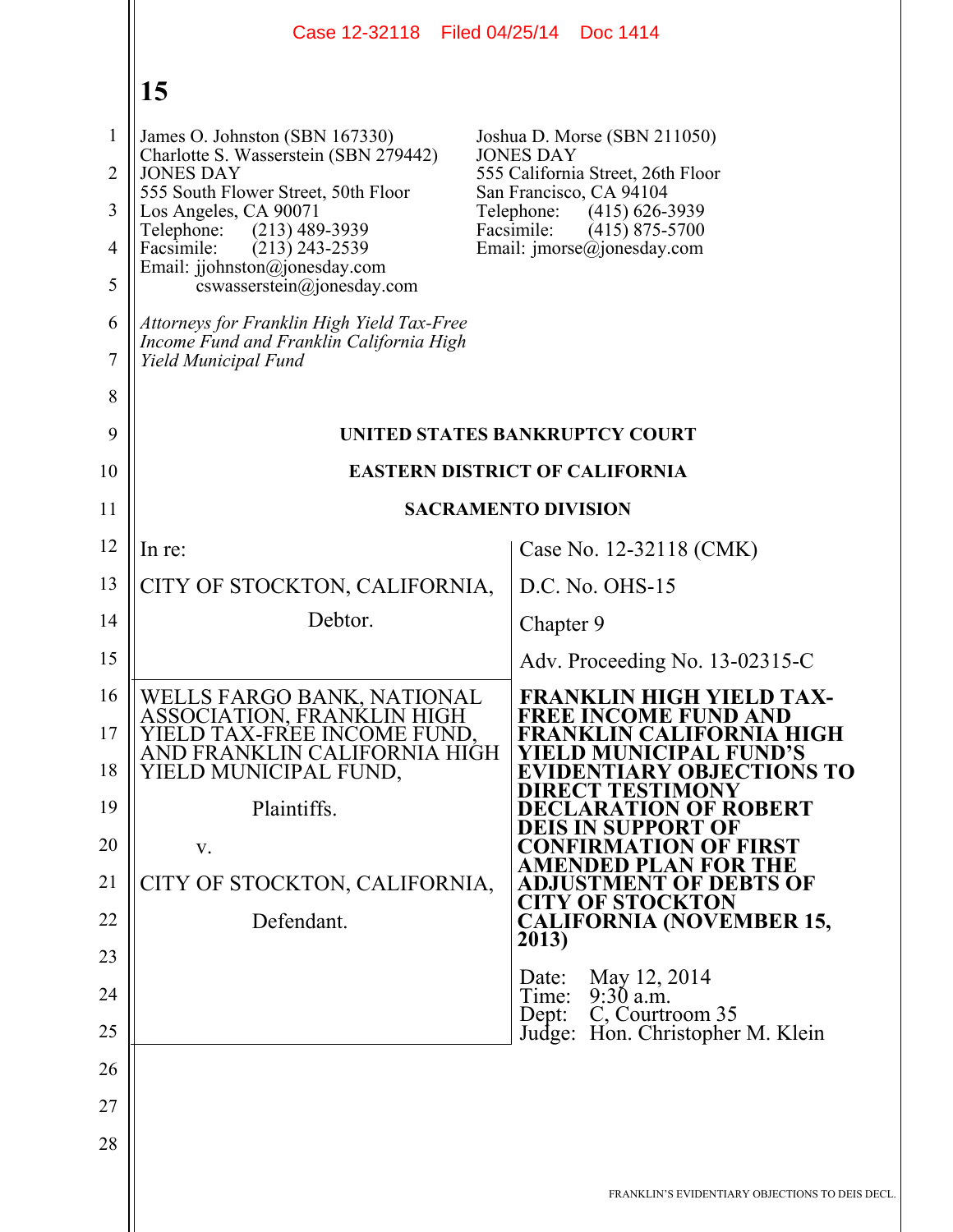Franklin High Yield Tax-Free Income Fund and Franklin California High Yield Municipal

Fund (collectively, "Franklin") respectfully submit the following evidentiary objections to the

3 *Direct Testimony Declaration Of Robert Deis In Support Of Confirmation Of First Amended Plan* 

*For The Adjustment Of Debts Of City Of Stockton, California (November 15, 2013)* [Docket

No. 1368 / Adv. Pro. Docket No. 63].

1

2

4

5

| 6        | <b>PARAGRAPH OBJECTED TO</b>                                                                                                     | <b>GROUNDS FOR OBJECTION</b>                                                                     |
|----------|----------------------------------------------------------------------------------------------------------------------------------|--------------------------------------------------------------------------------------------------|
| $\tau$   | Since before my tenure as the City<br>2.<br>Manager, Stockton had realized<br>that<br>an                                         | Franklin objects to the underlined statements in<br>this paragraph because they lack foundation. |
| 8        | essential part of its recovery<br>from<br>the<br>intransigent economic downturn of the Central                                   | FED. R. EVID. 602. Franklin further objects<br>to the statements in this paragraph because Mr.   |
| 9        | Valley would include maximizing revenue<br>increases and achieving expenditure reductions                                        | Deis's description of the FM3 report is not the<br>best evidence of that document. FED. R.       |
| 10       | while still maintaining a viable city. In early<br>2012, the City approached Fairbank, Maslin,                                   | EVID. 1002.                                                                                      |
| 11       | Maullin, Metz & Associates ("FM3"), a public<br>opinion research and strategy firm, to conduct a                                 |                                                                                                  |
| 12       | poll of Stockton voters on the possibility of a<br>tax increase measure on the November 2013                                     |                                                                                                  |
| 13       | ballot. FM3 polled voter support for variations<br>of major new increases in two tax sources—                                    |                                                                                                  |
| 14       | sales tax and/or utility users tax ("UUT")—that<br>would increase the City's General Fund                                        |                                                                                                  |
| 15       | revenue base as much as was feasible. FM3's<br>questions<br>specifically<br>included<br>research                                 |                                                                                                  |
| 16<br>17 | tailored to measure voter support for different<br>under<br>different<br>of<br>measures<br>types                                 |                                                                                                  |
| 18       | circumstances, including a $\frac{3}{4}$ - or $\frac{1}{2}$ -cent sales<br>tax increase, a $2\%$ increase in the UUT, or a       |                                                                                                  |
| 19       | combination of a $\frac{1}{2}$ -cent sales tax and 2% UUT<br>increase. The polling also assessed voter                           |                                                                                                  |
| 20       | reaction to different proposed uses for the<br>revenues created by the tax measure, to the                                       |                                                                                                  |
| 21       | inclusion of a sunset provision in the measure,<br>and to the effect of the City's ongoing                                       |                                                                                                  |
| 22       | bankruptcy case. The City was extensively<br>involved in the drafting of the questions                                           |                                                                                                  |
| 23       | included in the poll, with the goal of<br>maximizing its chances of passing a new tax<br>measure that would achieve the greatest |                                                                                                  |
| 24       | possible increase in General Fund revenues.<br>However, we also relied on the professional                                       |                                                                                                  |
| 25       | pollsters' judgment to ensure that the results<br>were statistically significant within acceptable                               |                                                                                                  |
| 26       | margins for error and confidence factors.                                                                                        |                                                                                                  |
| 27       |                                                                                                                                  |                                                                                                  |
| 28       |                                                                                                                                  |                                                                                                  |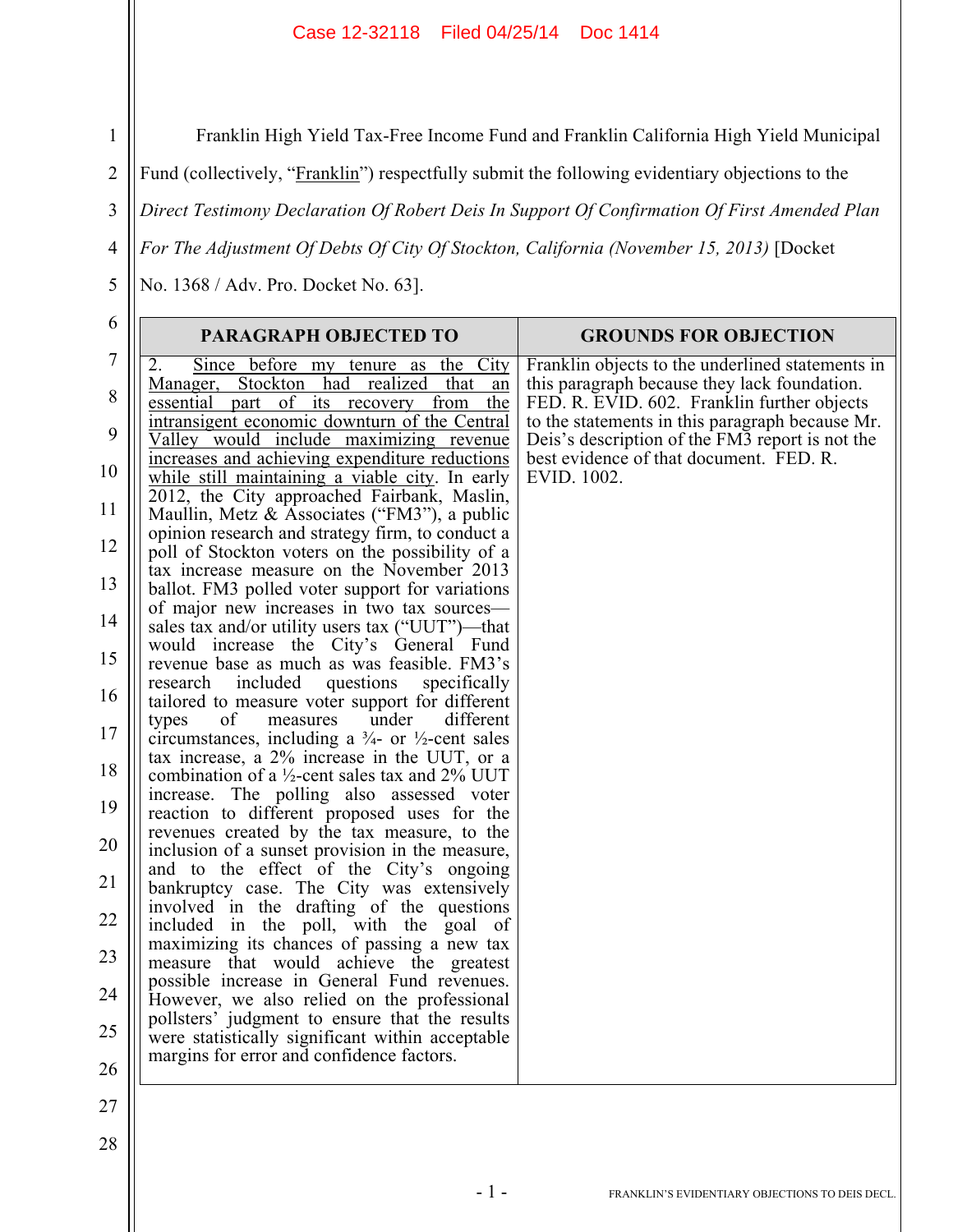| 1                   | PARAGRAPH OBJECTED TO                                                                                                                        | <b>GROUNDS FOR OBJECTION</b>                                                                  |
|---------------------|----------------------------------------------------------------------------------------------------------------------------------------------|-----------------------------------------------------------------------------------------------|
| $\overline{2}$      | The City received the results of FM3's<br>3.<br>poll in September 2012. A true and correct                                                   | Franklin objects to the statements in this<br>paragraph because Mr. Deis's description of the |
| 3<br>$\overline{4}$ | copy of FM3's polling report was attached as<br>Exhibit B to the Reply Declaration. The City<br>also received a summary of key findings from | FM3 report is not the best evidence of that<br>document. FED. R. EVID. 1002.                  |
| 5                   | the FM3 survey, which was admitted into<br>evidence as Exhibit 106 in the Eligibility                                                        |                                                                                               |
| 6                   | Contest. Not surprisingly, the results<br>confirmed that a 3/4-cent sales tax measure had<br>a greater probability of passing if all of the  |                                                                                               |
| 7                   | receipts went to public safety purposes,<br>including hiring additional police. Fully 78% of                                                 |                                                                                               |
| 8                   | voters indicated that they would support a $\frac{3}{4}$ -<br>cent sales tax increase that dedicated its                                     |                                                                                               |
| 9                   | funding to enhancing police protection and<br>crime prevention. However, such a special tax                                                  |                                                                                               |
| 10                  | measure would require two-thirds voter<br>approval, and would not have provided funds                                                        |                                                                                               |
| 11                  | to balance the General Fund budget without<br>additional reductions in services. Such a                                                      |                                                                                               |
| 12                  | "restricted tax" would not have allowed the<br>City to pay creditors and to plug the structural                                              |                                                                                               |
| 13                  | deficit in the Plan.                                                                                                                         |                                                                                               |
| 14                  | The poll results showed substantially<br>4.<br>lower support for a $\frac{3}{4}$ -cent sales tax measure                                     | Franklin objects to the statements in this<br>paragraph because Mr. Deis's description of     |
| 15                  | whose receipts would "primarily provide"<br>funding to existing debt holders, employee                                                       | the FM3 report is not the best evidence of that<br>document. FED. R. EVID. 1002.              |
| 16                  | compensation and benefits, and city-paid<br>retiree medical benefits, but would not provide                                                  |                                                                                               |
| 17                  | funding to improve existing City services or<br>restore services that have been previously cut,"                                             |                                                                                               |
| 18                  | as only 21% of those polled stated they would<br>support such a measure. This question was                                                   |                                                                                               |
| 19                  | geared towards determining voter sentiment for<br>simply plugging the budgetary deficit of the                                               |                                                                                               |
| 20                  | current organization at the time, and either<br>avoiding or exiting bankruptcy without                                                       |                                                                                               |
| 21                  | addressing service and other needs. There was,<br>however, a 71% level of polling support for a                                              |                                                                                               |
| 22                  | $\frac{3}{4}$ -cent general sales tax measure that provided<br>funding for both increased public safety                                      |                                                                                               |
| 23                  | funding and general services. As a general tax,<br>this required only a majority level of voter                                              |                                                                                               |
| 24                  | support for approval, and thus was more likely<br>ultimately to be enacted while also providing a                                            |                                                                                               |
| 25                  | funding solution that avoided further cuts in<br>service at the same time as voters were paying                                              |                                                                                               |
| 26                  | more in taxes.                                                                                                                               |                                                                                               |
| 27                  |                                                                                                                                              |                                                                                               |
| 28                  |                                                                                                                                              |                                                                                               |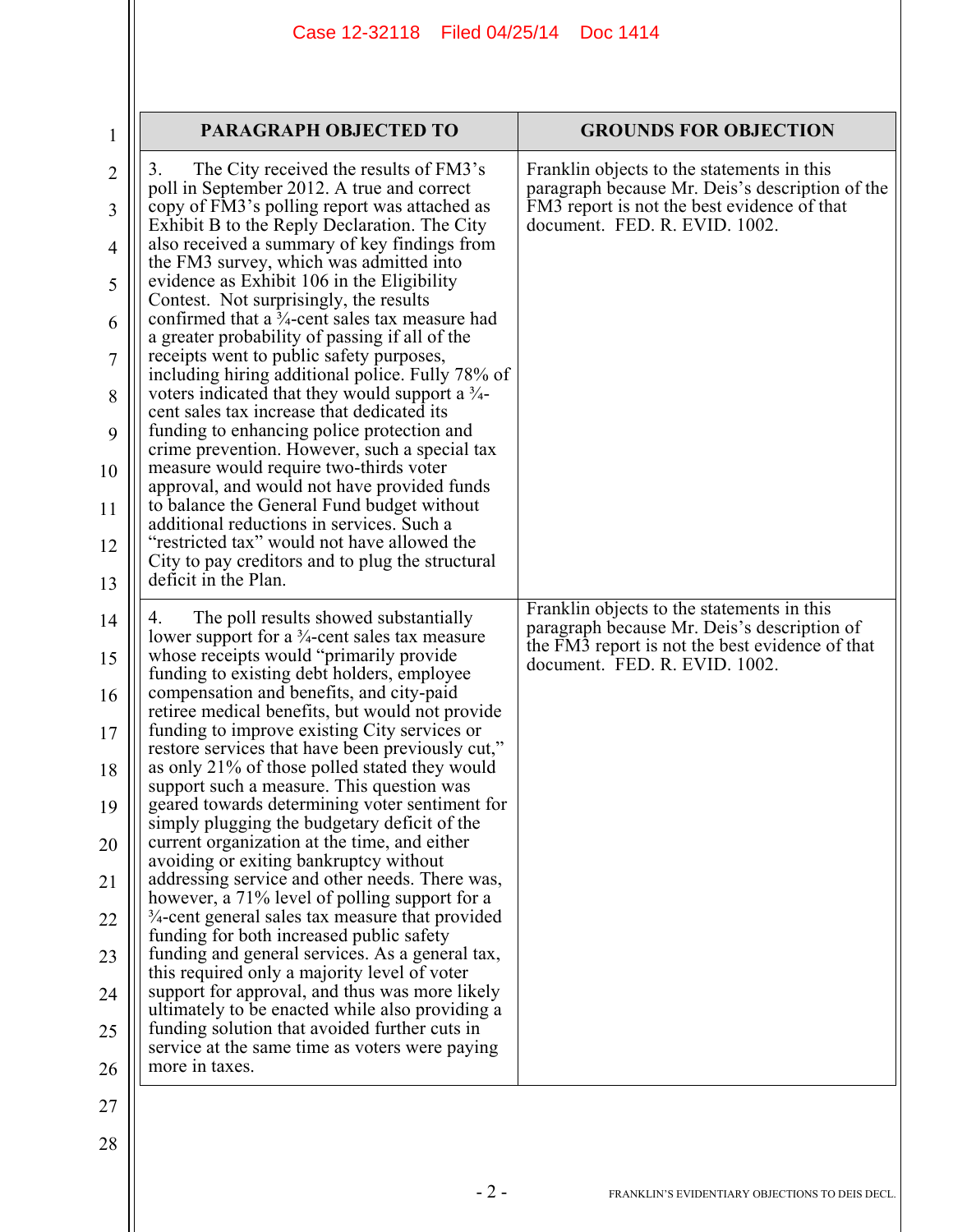| 1                   | <b>PARAGRAPH OBJECTED TO</b>                                                                                                                                    | <b>GROUNDS FOR OBJECTION</b>                                                                                                                       |
|---------------------|-----------------------------------------------------------------------------------------------------------------------------------------------------------------|----------------------------------------------------------------------------------------------------------------------------------------------------|
| $\overline{2}$<br>3 | The poll results also showed other key<br>5.<br>facts. First, when voters were asked their<br>opinion on increasing the UUT by 2%, support                      | Franklin objects to the underlined statements in<br>this paragraph because they contain improper<br>opinion testimony that is not rationally based |
| 4                   | dropped to the $49\%$ to $66\%$ range depending on<br>the version of the question. Second, when                                                                 | on Mr. Deis's perception and not helpful to<br>clearly understand Mr. Deis's testimony or to<br>determine a fact in issue. FED. R. EVID. 701.      |
| 5                   | voters were asked their opinion on a measure<br>including both a $\frac{1}{2}$ -cent sales tax increase and a<br>2% UUT increase, the level of support for both | Franklin further objects to the statements in this<br>paragraph because Mr. Deis's description of                                                  |
| 6                   | taxes dropped to 39%. Finally, when voters<br>were questioned about their preferences after                                                                     | the FM3 report is not the best evidence of that<br>document. FED. R. EVID. 1002.                                                                   |
| 7                   | hearing possible negative campaign statements,<br>voter support for the two sales tax options— $\frac{1}{2}$ -                                                  |                                                                                                                                                    |
| 8                   | cent and $\frac{3}{4}$ -cent—dropped to 62% and 66%<br>respectively, and voter support for the UUT                                                              |                                                                                                                                                    |
| 9                   | increase dropped to 52%. In light of the plus or<br>minus 7% margin of error, the UUT increase<br>was deemed not to be a viable option. Thus, the               |                                                                                                                                                    |
| 10<br>11            | only funding measure that would maximize<br>revenues, provide flexibility to pay creditors,                                                                     |                                                                                                                                                    |
| 12                  | and enhance public safety, and which still had a<br>reasonable probability for success, was a $\frac{3}{4}$ -<br>cent general sales tax.                        |                                                                                                                                                    |
| 13                  | Based on FM3's research, the City put<br>8.                                                                                                                     | Franklin objects to the statements in this                                                                                                         |
| 14                  | Measures A and B on the November 2013<br>ballot. Measure A proposed to raise the sales                                                                          | paragraph because Mr. Deis's description of<br>Measures A and B is not the best evidence of<br>those documents. FED. R. EVID. 1002.                |
| 15                  | tax by $0.75\%$ , from 8.25% to 9%. Measure B<br>was an advisory measure asking the electorate                                                                  |                                                                                                                                                    |
| 16                  | whether 65% of the proceeds from Measure A<br>should be used to "pay for law enforcement and                                                                    |                                                                                                                                                    |
| 17                  | crime prevention services such as those<br>described in Stockton's Marshall Plan on<br>Crime" and 35% to "help end the bankruptcy"                              |                                                                                                                                                    |
| 18<br>19            | and restore other City services."                                                                                                                               |                                                                                                                                                    |
| 20                  | Both Measures A and B passed. Measure<br>12.<br>A passed by an extremely slim margin. Just                                                                      | Franklin objects to the underlined statements in<br>this paragraph because they are speculative and                                                |
| 21                  | 51.86% of voters—14,939 out of a total of<br>28,808 voting—voted in favor of the measure.                                                                       | lack foundation. FED. R. EVID. 602. Franklin<br>further objects to the underlined statements in                                                    |
| 22                  | Had only 535 of the 14,939 voted yes instead<br>voted no, Measure A would have failed.                                                                          | this paragraph because they contain improper<br>opinion testimony that is not rationally based                                                     |
| 23                  | Measure B passed by a wider margin, with<br>59.27% of voters voting yes. Measure A's                                                                            | on Mr. Deis's perception and not helpful to<br>clearly understand Mr. Deis's testimony or to                                                       |
| 24                  | narrow victory confirmed the City's business<br>judgment that the voters likely would not                                                                       | determine a fact in issue. FED. R. EVID. 701.<br>Franklin further objects to the statements in this                                                |
| 25                  | tolerate a tax increase greater than $0.75\%$ ,<br>while the comfortable passage of Measure B                                                                   | paragraph because Mr. Deis's description of<br>the election results is not the best evidence of<br>documents providing those results. FED. R.      |
| 26                  | confirmed that the sales tax increase likely<br>would not have passed if a larger portion of the                                                                | EVID. 1002.                                                                                                                                        |
| 27                  | revenues was dedicated to paying creditors<br>instead of improving public safety and City                                                                       |                                                                                                                                                    |
| 28                  | services.                                                                                                                                                       |                                                                                                                                                    |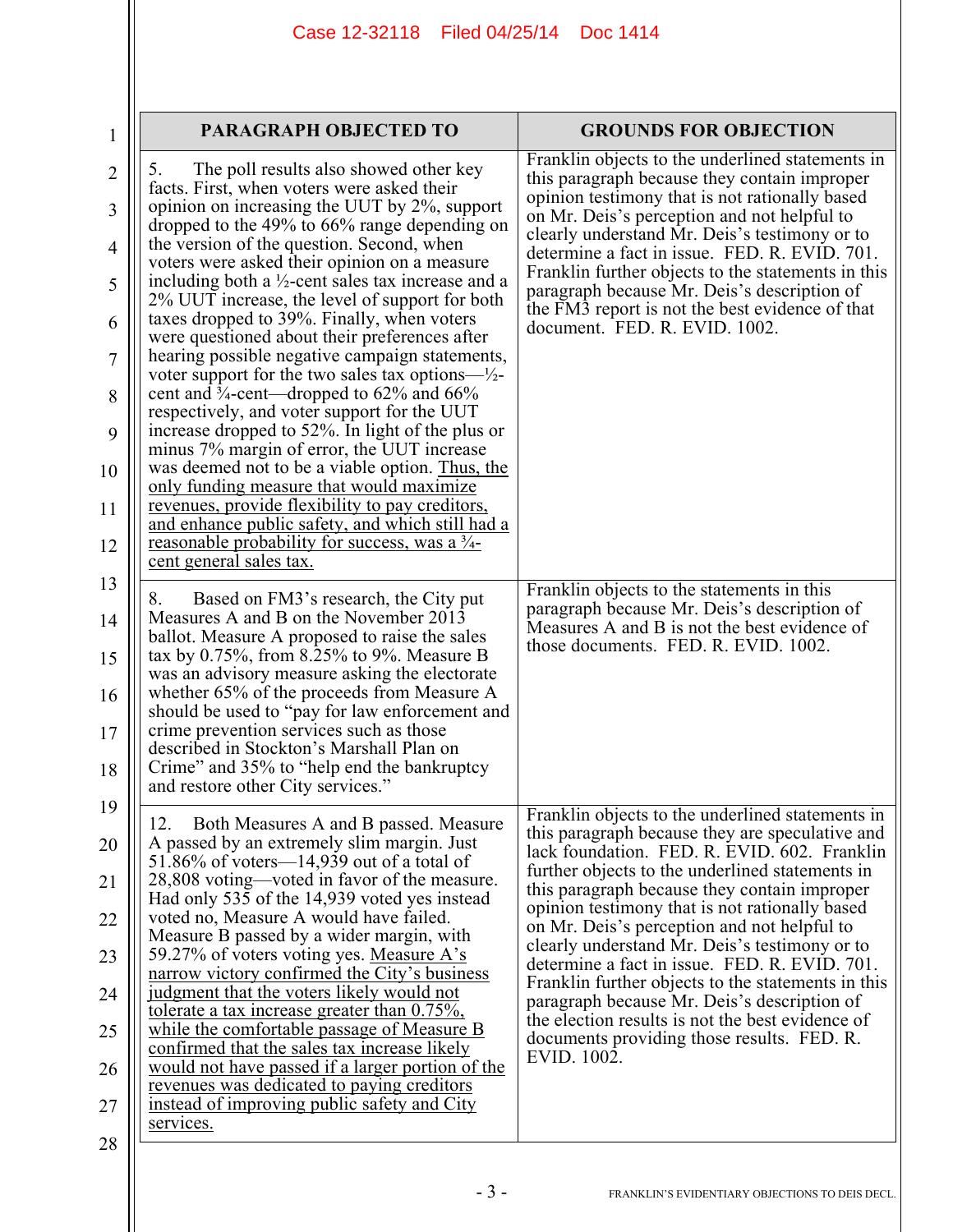| 1                   | PARAGRAPH OBJECTED TO                                                                                                                                            | <b>GROUNDS FOR OBJECTION</b>                                                                                                                  |
|---------------------|------------------------------------------------------------------------------------------------------------------------------------------------------------------|-----------------------------------------------------------------------------------------------------------------------------------------------|
| $\overline{2}$<br>3 | Thanks to the passage of Measure A, the<br>13.<br>City projects that it will receive \$286 million in<br>additional revenue over the next 10 years. <sup>3</sup> | Franklin objects to the underlined statements in<br>this paragraph because they are improper legal<br>conclusions. FED. R. EVID. 701.         |
| $\overline{4}$      | While approximately 65% of these revenues<br>are committed to the restoration of police                                                                          |                                                                                                                                               |
| 5                   | services and crime prevention, the remainder<br>will enable the City to balance its General Fund<br>budget without resorting to additional cuts in               |                                                                                                                                               |
| 6                   | vital City services, while at the same time<br>building up the City's reserves. This will put                                                                    |                                                                                                                                               |
| 7                   | the City on a much more secure financial<br>footing by funding the Plan. It will also restore                                                                    |                                                                                                                                               |
| 8                   | the viability of the City as a municipality and<br>as a community. However, there will still be                                                                  |                                                                                                                                               |
| 9                   | other unmet needs of the City that can be<br>addressed only through growth in the local<br>economy.                                                              |                                                                                                                                               |
| 10                  | fn3: The tax will sunset when the City achieves                                                                                                                  |                                                                                                                                               |
| 11                  | economic recovery such that General Fund<br>revenues regain the levels received in fiscal                                                                        |                                                                                                                                               |
| 12<br>13            | year 2008-09 adjusted for inflation, or in 10<br>years, whichever comes first. However, the tax                                                                  |                                                                                                                                               |
| 14                  | may remain in effect longer than 10 years if<br>economic conditions warrant. There are review                                                                    |                                                                                                                                               |
| 15                  | provisions that allow the tax to continue if<br>findings are adopted at two noticed public<br>hearings, after hearing the recommendation of                      |                                                                                                                                               |
| 16                  | the Citizens Advisory Committee, that the<br>revenues are still necessary to carry out the                                                                       |                                                                                                                                               |
| 17                  | purpose of the tax and that the total<br>compensation of City employees is not                                                                                   |                                                                                                                                               |
| 18                  | excessive relative to other similar public sector<br>employers.                                                                                                  |                                                                                                                                               |
| 19                  | The City was barely able to sell voters on<br>14.                                                                                                                | Franklin objects to the underlined statements in                                                                                              |
| 20                  | a tax increase that paid for some of the City's<br>most vital "products": law enforcement, crime                                                                 | this paragraph because they offer improper<br>opinion testimony that is not rationally based                                                  |
| 21                  | prevention, and the restoration of City services.<br>In my experience, it would have been even                                                                   | on Mr. Deis's perception and not helpful to<br>clearly understand Mr. Deis's testimony or to<br>determine a fact in issue. FED. R. EVID. 701. |
| 22                  | more difficult, if not impossible, to pass a tax<br>measure devoted solely to paying financial                                                                   |                                                                                                                                               |
| 23                  | creditors such as Franklin. This was supported<br>by the City's polling. In short, the City asked                                                                |                                                                                                                                               |
| 24                  | the voters to pass the highest tax increase that<br>the City thought feasible, and then worked<br>diligently to convince those voters to vote                    |                                                                                                                                               |
| 25                  | $\sqrt{\text{yes.}}$                                                                                                                                             |                                                                                                                                               |
| 26                  |                                                                                                                                                                  |                                                                                                                                               |
| 27                  |                                                                                                                                                                  |                                                                                                                                               |
| 28                  |                                                                                                                                                                  |                                                                                                                                               |
|                     | - 4 -                                                                                                                                                            | FRANKLIN'S EVIDENTIARY OBJECTIONS TO DEIS DECL.                                                                                               |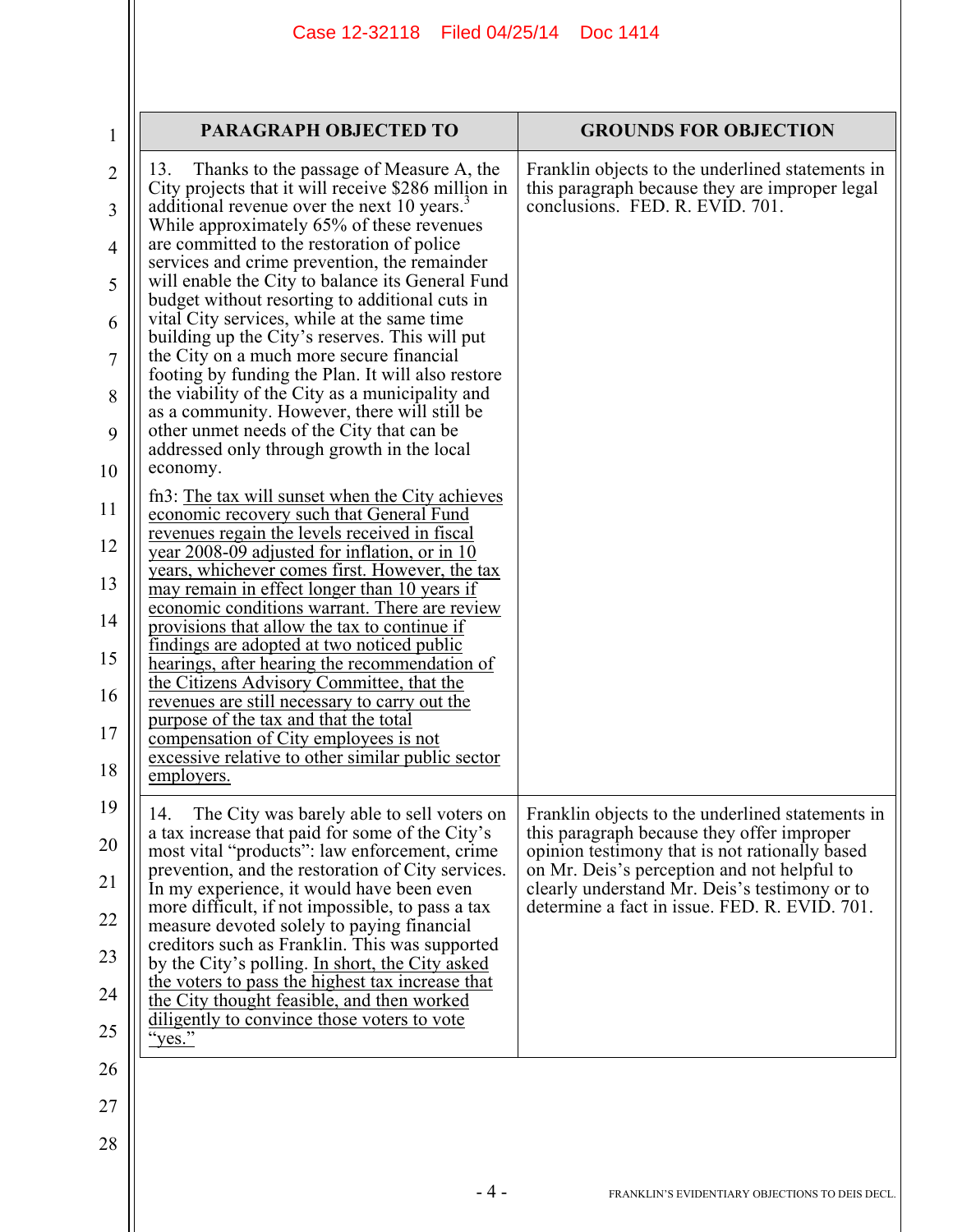| $\mathbf 1$         | <b>PARAGRAPH OBJECTED TO</b>                                                                                                                                                                                                                          | <b>GROUNDS FOR OBJECTION</b>                                                                                                                                                                                                                  |
|---------------------|-------------------------------------------------------------------------------------------------------------------------------------------------------------------------------------------------------------------------------------------------------|-----------------------------------------------------------------------------------------------------------------------------------------------------------------------------------------------------------------------------------------------|
| $\overline{2}$<br>3 | Having successfully, albeit barely, passed<br>15.<br>Measure A, I believe that it is unlikely that the<br>City's residents would support another tax<br>increase in the near future. I do not believe that<br>Measure A would have passed without the | Franklin objects to the underlined statements in<br>this paragraph because they assume facts not in<br>evidence, misstate Franklin's arguments, are<br>speculative and lack foundation. FED. R.<br>EVID. 602. Franklin further objects to the |
| 4<br>5              | strong but expensive campaign financed by the<br>business community, and based on my<br>extensive interaction with that community, I do                                                                                                               | underlined statements in this paragraph because<br>they offer improper opinion testimony that is<br>not rationally based on Mr. Deis's perception                                                                                             |
| 6                   | not believe that it has the interest or                                                                                                                                                                                                               | and not helpful to clearly understand Mr.                                                                                                                                                                                                     |
| 7                   | wherewithal to fund another campaign for more<br>tax increases. Were the City's bankruptcy case                                                                                                                                                       | Deis's testimony or to determine a fact in issue.<br>FED. R. EVID. 701.                                                                                                                                                                       |
| 8                   | dismissed, it could not, as Franklin seems to<br>suggest, raise yet more tax revenue at the drop                                                                                                                                                      |                                                                                                                                                                                                                                               |
| 9                   | of a hat. Following the passage of Measure A,<br>the City's 9% sales tax rate is now among the                                                                                                                                                        |                                                                                                                                                                                                                                               |
| 10                  | highest in the state. <sup>4</sup> More importantly, it is<br>among the highest among nearby cities, which<br>compete with Stockton for business. Manteca,                                                                                            |                                                                                                                                                                                                                                               |
| 11                  | Sacramento and Tracy all have an 8.5% sales<br>tax rate, and Lodi and Elk Grove have an 8%                                                                                                                                                            |                                                                                                                                                                                                                                               |
| 12                  | rate. Modesto, whose attempt to increase its<br>sales tax rate by 1% was rejected by voters in                                                                                                                                                        |                                                                                                                                                                                                                                               |
| 13                  | the November 2013 election, has a 7.625%<br>rate. These cities now have a measurable                                                                                                                                                                  |                                                                                                                                                                                                                                               |
| 14                  | advantage in the competition for business by<br>virtue of their lower sales tax rates.                                                                                                                                                                |                                                                                                                                                                                                                                               |
| 15                  | fn4: There are 125 cities with a 9% tax                                                                                                                                                                                                               |                                                                                                                                                                                                                                               |
| 16                  | statewide, representing 10.93 million of the<br>total 30.78 million residents of cities, or 35.5%                                                                                                                                                     |                                                                                                                                                                                                                                               |
| 17                  | of the total city population in California. There<br>are 258 cities with a lower sales tax rate, and                                                                                                                                                  |                                                                                                                                                                                                                                               |
| 18                  | only 18 with a rate higher than 9%. A true and<br>correct copy of a table collecting the Board of                                                                                                                                                     |                                                                                                                                                                                                                                               |
| 19                  | Equalization's data on tax rates with the<br>California Department of Finance's data on                                                                                                                                                               |                                                                                                                                                                                                                                               |
| 20                  | population is attached hereto as Exhibit A.                                                                                                                                                                                                           |                                                                                                                                                                                                                                               |
| 21                  | Moreover, the City must now<br>16.<br>demonstrate that it will use the revenues<br>created by Measure A to set Stockton on a                                                                                                                          | Franklin objects to the underlined statements in<br>this paragraph because they are speculative and<br>lack foundation. FED. R. EVID. 602. Franklin                                                                                           |
| 22                  | secure fiscal path. The City's voters will surely<br>view any additional tax increases in the near                                                                                                                                                    | further objects to the statements in this<br>paragraph because they offer improper opinion                                                                                                                                                    |
| 23                  | term with skepticism. The City needs to prove<br>that it is a good steward of the new sales tax                                                                                                                                                       | testimony that is not rationally based on Mr.<br>Deis's perception and not helpful to clearly                                                                                                                                                 |
| 24                  | proceeds and must follow through on its<br>commitments of reducing crime and                                                                                                                                                                          | understand Mr. Deis's testimony or to<br>determine a fact in issue. FED. R. EVID. 701.                                                                                                                                                        |
| 25                  | implementing the Marshall Plan on Crime. This                                                                                                                                                                                                         |                                                                                                                                                                                                                                               |
| 26                  | will take years to accomplish. Before any more<br>taxes are considered, the City will also have to                                                                                                                                                    |                                                                                                                                                                                                                                               |
| 27                  | identify future needs that resonate with the<br>citizenry. Paying more money to creditors will                                                                                                                                                        |                                                                                                                                                                                                                                               |
| 28                  | likely not be one of them.                                                                                                                                                                                                                            |                                                                                                                                                                                                                                               |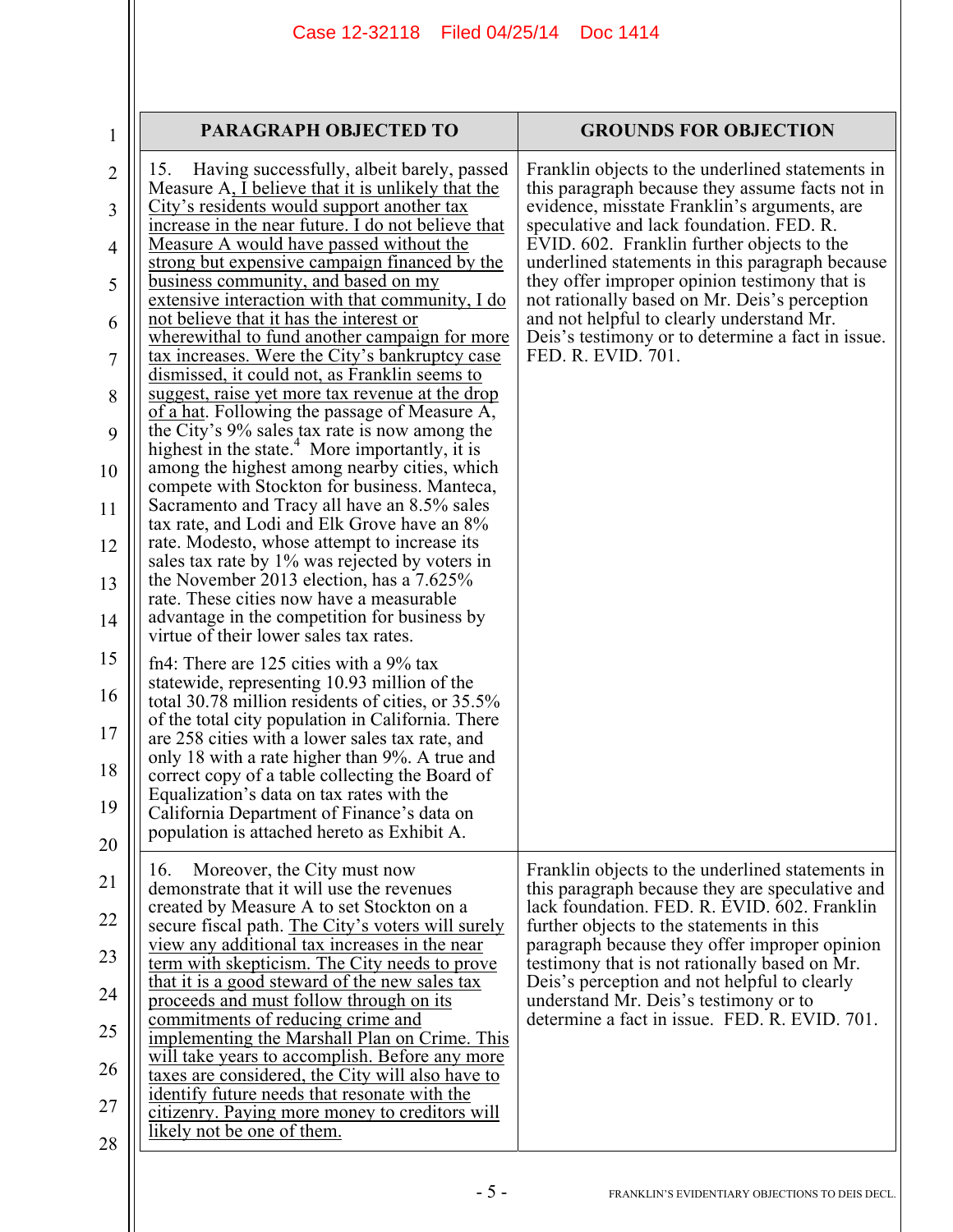| 1                        | <b>PARAGRAPH OBJECTED TO</b>                                                                                                                                                                                                                    | <b>GROUNDS FOR OBJECTION</b>                                                                                                                       |
|--------------------------|-------------------------------------------------------------------------------------------------------------------------------------------------------------------------------------------------------------------------------------------------|----------------------------------------------------------------------------------------------------------------------------------------------------|
| $\overline{2}$<br>3<br>4 | Franklin's arguments that the City should<br>17.<br>raise its UUT rate miss the mark. In 2004, the<br>City was forced to reduce the UUT from 8% to<br>6% in order to prevent challengers from<br>bringing a ballot measure to reduce the UUT to | Franklin objects to the underlined statements in<br>this paragraph because they assume facts not in<br>evidence and misstate Franklin's arguments. |
| 5                        | 2% or 0%. Political pressure against increasing<br>the UUT remains strong. The City placed<br>Measure U on the November 4, 2008 ballot,                                                                                                         |                                                                                                                                                    |
| 6                        | which the voters passed. The purpose of<br>Measure U was to modernize the current UUT                                                                                                                                                           |                                                                                                                                                    |
| 7                        | ordinance to treat taxpayers equally regardless<br>of what technology they used for                                                                                                                                                             |                                                                                                                                                    |
| 8<br>9                   | telecommunication and video services.<br>Specifically, it was intended to protect the tax<br>from litigation alleging that local phone taxes                                                                                                    |                                                                                                                                                    |
| 10                       | should have been repealed when the federal<br>government ceased taxing long-distance calls<br>in 2006. It also was intended to extend the tax                                                                                                   |                                                                                                                                                    |
| 11                       | to new technologies such as text messaging. In<br>order to convince voters to support the                                                                                                                                                       |                                                                                                                                                    |
| 12                       | extension of the UUT to new technologies,<br>Measure U included a commitment to maintain                                                                                                                                                        |                                                                                                                                                    |
| 13                       | the UUT at no higher than $6\%$ .                                                                                                                                                                                                               |                                                                                                                                                    |
| 14                       | Any subsequent effort to increase the<br>18.<br>UUT would run afoul of this pledge, and the                                                                                                                                                     | Franklin objects to the underlined statements in<br>this paragraph because they are vague,                                                         |
| 15                       | FM3 polling results discussed above indicated<br>a low a probability of a UUT increase passing.                                                                                                                                                 | speculative and lack foundation. FED. R.<br>EVID. 602. Franklin further objects to the                                                             |
| 16                       | The language of Measure A polled initially at<br>71% support and wound up with only 51.86%                                                                                                                                                      | statements in this paragraph because they<br>contain improper opinion testimony that is not                                                        |
| 17                       | "yes" votes after a bitter campaign. The 2%<br>UUT alone polled initially at only 49%-66%                                                                                                                                                       | rationally based on Mr. Deis's perception and<br>not helpful to clearly understand Mr. Deis's                                                      |
| 18                       | support, which indicates it would not have<br>survived a hard-fought electoral battle like the                                                                                                                                                  | testimony or to determine a fact in issue. FED.<br>R. EVID. 701. Franklin further objects to the                                                   |
| 19<br>20                 | one that occurred in November 2013. A 2%<br>UUT, combined with a $\frac{1}{2}$ -cent sales tax,<br>secured only 39% polling support in the FM3                                                                                                  | statements in this paragraph because Mr. Deis's<br>description of the FM3 report is not the best<br>evidence of that document. FED. R. EVID.       |
| 21                       | poll. Voters are as unlikely to be supportive of<br>enacting two different taxes through two back-                                                                                                                                              | 1002.                                                                                                                                              |
| 22                       | to-back elections as they would be doing it in a<br>single election, and would accuse the City of                                                                                                                                               |                                                                                                                                                    |
| 23                       | misleading them on Measures A and B. As I<br>mention above, the UUT is neither a popular                                                                                                                                                        |                                                                                                                                                    |
| 24                       | tax nor one that is well understood by the<br>voting public. The UUT has little chance of                                                                                                                                                       |                                                                                                                                                    |
| 25                       | being increased in the near future, and raising it<br>is simply not a viable option.                                                                                                                                                            |                                                                                                                                                    |
| 26                       |                                                                                                                                                                                                                                                 |                                                                                                                                                    |
| 27                       |                                                                                                                                                                                                                                                 |                                                                                                                                                    |
| 28                       |                                                                                                                                                                                                                                                 |                                                                                                                                                    |
|                          | $-6-$                                                                                                                                                                                                                                           | FRANKLIN'S EVIDENTIARY OBJECTIONS TO DEIS DECL.                                                                                                    |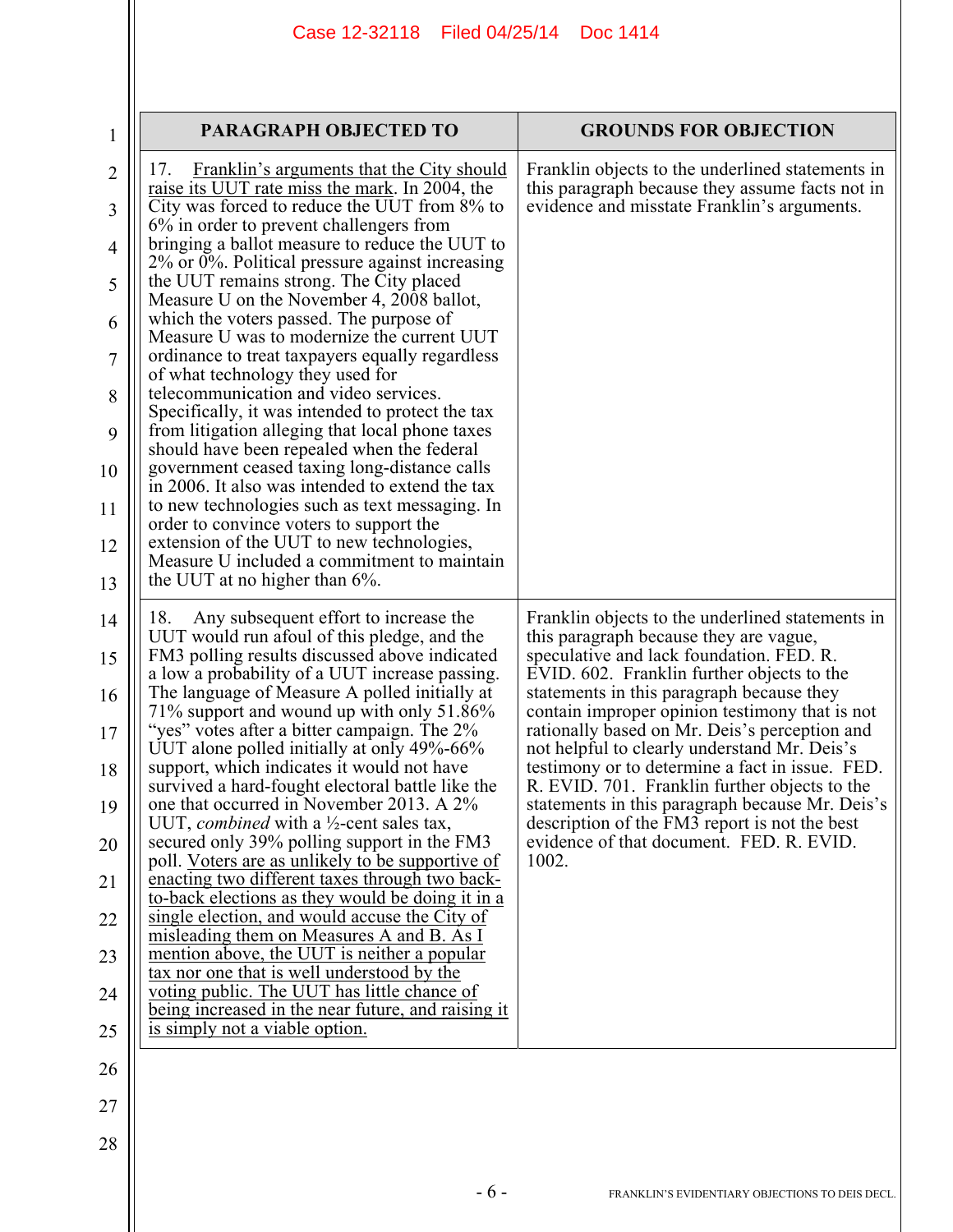| $\mathbf{1}$        | <b>PARAGRAPH OBJECTED TO</b>                                                                                                                        | <b>GROUNDS FOR OBJECTION</b>                                                                                                                |
|---------------------|-----------------------------------------------------------------------------------------------------------------------------------------------------|---------------------------------------------------------------------------------------------------------------------------------------------|
| $\overline{2}$<br>3 | It has been a long and difficult journey to<br>20.<br>wrestle control of the City's finances back from<br>the vested interests that had shoved City | Franklin objects to the statements in this<br>paragraph because they are vague and lack<br>foundation. FED. R. EVID. 602. Franklin          |
| $\overline{4}$      | management aside and pursued their own goals<br>with vigor and success. When I arrived at                                                           | further objects to the statements in this<br>paragraph because they contain improper                                                        |
| 5                   | Stockton, the staff was demoralized and unsure<br>of the future, mediocrity was the norm, and<br>very few staff took seriously the need to be       | opinion testimony that is not rationally based<br>on Mr. Deis's perception and not helpful to<br>clearly determine a fact in issue. FED. R. |
| 6                   | disciplined and good stewards of the public                                                                                                         | EVID. 701.                                                                                                                                  |
| $\overline{7}$      | trust and resources. I took this assignment on<br>July 1, 2010, because the relatively new City                                                     |                                                                                                                                             |
| 8                   | Council understood that there was something<br>wrong, and because they shared a similar "good"<br>government" value system. They just needed        |                                                                                                                                             |
| 9                   | help in getting to the bottom of things and to be<br>provided options for dealing with the City's                                                   |                                                                                                                                             |
| 10                  | problems. This was a key start to the City's<br>turnaround. That is why I was willing to take                                                       |                                                                                                                                             |
| 11                  | on this challenge. The interplay between<br>financial self-interests (e.g. labor, developers,                                                       |                                                                                                                                             |
| 12                  | etc.) and the governing body and senior<br>management often goes unnoticed. In my                                                                   |                                                                                                                                             |
| 13                  | opinion, this interplay and how the City makes<br>decisions with large financial consequences,                                                      |                                                                                                                                             |
| 14                  | are key to evaluating future viability and the<br>relative risk of the City winding up in<br>bankruptcy court again.                                |                                                                                                                                             |
| 15                  |                                                                                                                                                     |                                                                                                                                             |
| 16                  | 21.<br><u>Practitioners of local government</u><br>management, <i>i.e.</i> International City<br>Management Association (ICMA), measure             | Franklin objects to the underlined statements in<br>this paragraph because they lack foundation.<br>FED. R. EVID. 602.                      |
| 17                  | municipal sustainability according to four<br>criteria: cash solvency, budgetary solvency,                                                          |                                                                                                                                             |
| 18                  | service-level solvency and long-term solvency.<br>Cash solvency is the relative ability to generate                                                 |                                                                                                                                             |
| 19                  | cash to pay bills when they become due.<br>Budgetary solvency is the relative ability to                                                            |                                                                                                                                             |
| 20<br>21            | fully budget and generate adequate resources to<br>cover expenditures over a budget cycle. Service                                                  |                                                                                                                                             |
| 22                  | insolvency is the relative ability to provide<br>adequate services to meet the health, safety and                                                   |                                                                                                                                             |
| 23                  | welfare needs of its citizens. Long-term<br>solvency is the ability to balance revenues and                                                         |                                                                                                                                             |
| 24                  | spending, meet future obligations and handle<br>unknown financial challenges in the long run. I                                                     |                                                                                                                                             |
| 25                  | will address these criteria as they apply to<br>Stockton in the balance of this Declaration. I                                                      |                                                                                                                                             |
| 26                  | believe that I am well-qualified to do so<br>because most of the Plan was formulated under                                                          |                                                                                                                                             |
| 27                  | my watch and the team that will transition the<br>City from insolvency to solvency was hired by                                                     |                                                                                                                                             |
| 28                  | me. I am very familiar with the City's efforts to<br>achieve each of the four types of solvency.                                                    |                                                                                                                                             |
|                     |                                                                                                                                                     |                                                                                                                                             |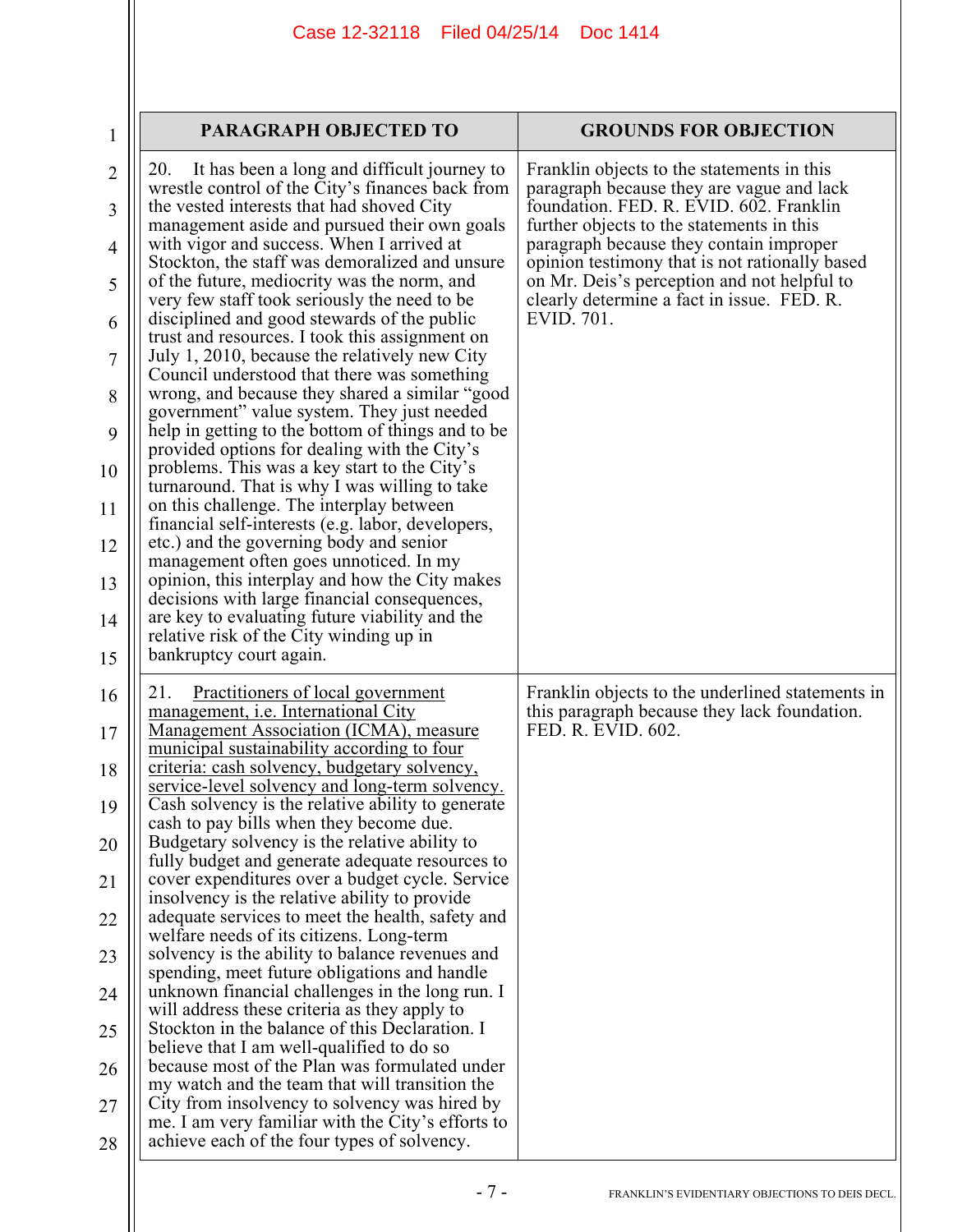| 1                   | <b>PARAGRAPH OBJECTED TO</b>                                                                                                                           | <b>GROUNDS FOR OBJECTION</b>                                                                                                                      |
|---------------------|--------------------------------------------------------------------------------------------------------------------------------------------------------|---------------------------------------------------------------------------------------------------------------------------------------------------|
| $\overline{2}$<br>3 | It is notable that Franklin does not appear<br>22.<br>to directly challenge the City's ability to meet<br>the cash, budget and service solvency        | Franklin objects to the underlined statements in<br>this paragraph because they assume facts not in<br>evidence and misstate Franklin's arguments |
| 4                   | standards. To the contrary, Franklin's expert,<br>Charles M. Moore ("Moore"), opines that the                                                          | and the opinions of Mr. Moore. Franklin further<br>objects to the italicized statements in this                                                   |
| 5                   | City is actually more cash solvent than it is<br>letting on, and suggests that the City is actually<br>underestimating its ability to pay its debts. I | paragraph because they contain improper<br>opinion testimony that is not rationally based<br>on Mr. Deis's perception and not helpful to          |
| 6                   | believe that his opinions suffer from his lack of<br>experience in managing local governments, a                                                       | clearly understand Mr. Deis's testimony or to<br>determine a fact in issue. FED. R. EVID. 701;                                                    |
| $\overline{7}$      | lack of understanding of state law regarding<br>Public Facility Fees ("PFFs"), and a lack of                                                           | see also Britz Fertilizers, Inc. v. Bayer Corp.,<br>2009 U.S. Dist. LEXIS 57947, at *8-9 (E.D.                                                    |
| 8                   | knowledge of the City's specific financial<br>situation. Specifically, Moore claims that the<br>City can simply pay Franklin hundreds of               | Cal. June 17, 2009) (fact witness not permitted<br>to offer opinions to rebut expert's<br>methodology).                                           |
| 9<br>10             | thousands of dollars a year in PFFs (which it<br>could not legally do, even if PFF revenues                                                            |                                                                                                                                                   |
| 11                  | hadn't plummeted), and that the City need not<br>provide for an annual buffer against typical                                                          |                                                                                                                                                   |
| 12                  | variations in multiple revenue and expenditure<br><i>line-items or future recessions (which is the</i>                                                 |                                                                                                                                                   |
| 13                  | proper way to provide service reliability and<br>avoid future financial catastrophes). Moreover,                                                       |                                                                                                                                                   |
| 14                  | it is clear that Franklin cares little about the<br>City's community health, ability to provide                                                        |                                                                                                                                                   |
| 15                  | services to its residents, or capacity to weather<br>future financial downturns, since the Moore                                                       |                                                                                                                                                   |
| 16                  | Report appears to argue that any spare dollar<br>should be paid to Franklin, rather than<br>ensuring the City's long-term fiscal health.               |                                                                                                                                                   |
| 17                  | Moore seems to ignore the competing priorities<br>for scarce General Fund dollars and the fact                                                         |                                                                                                                                                   |
| 18                  | that it is the City Council that determines<br>budgetary priorities.                                                                                   |                                                                                                                                                   |
| 19                  | 23.<br>Despite insisting that the City has                                                                                                             | Franklin objects to the underlined statements in                                                                                                  |
| 20                  | boatloads of available funds, Franklin makes<br>passing reference to one of the favored talking                                                        | this paragraph because they assume facts not in<br>evidence and misstate Franklin's arguments                                                     |
| 21                  | points of Moody's and other pundits; namely,<br>that the Plan cannot be feasible unless it                                                             | and the opinions of Mr. Moore. Franklin<br>objects to the italicized statements in this                                                           |
| 22                  | impairs its CalPERS contract. Franklin,<br>Moody's and the rest cite the City of Vallejo,                                                              | paragraph because they are vague, speculative<br>and lack foundation. FED. R. EVID. 602.                                                          |
| 23                  | which did not impair its CalPERS contract, as<br>an argument that Stockton must cut its                                                                | Franklin further objects to the underlined<br>statements in this paragraph because they                                                           |
| 24                  | pensions. These arguments are nothing more<br>than an inaccurate comparison between cities                                                             | contain improper opinion testimony that is not<br>rationally based on Mr. Deis's perception and                                                   |
| 25                  | drawn to support ideological arguments about<br>government pensions. Moreover, it appears                                                              | not helpful to clearly understand Mr. Deis's<br>testimony or to determine a fact in issue. FED.                                                   |
| 26                  | Moody's used old data to support their<br>assertion, and Vallejo's City Manager refutes                                                                | R. EVID. 701; see also Britz Fertilizers, 2009<br>U.S. Dist. LEXIS 57947, at $*8-9$ (fact witness                                                 |
| 27                  | the perception that they are near bankruptcy.                                                                                                          | not permitted to offer opinions to rebut expert's                                                                                                 |
| 28                  | Further, Vallejo used a five-year planning<br>horizon, and to my knowledge, did not hire an<br>outside retirement actuary. Stockton used a             | methodology).                                                                                                                                     |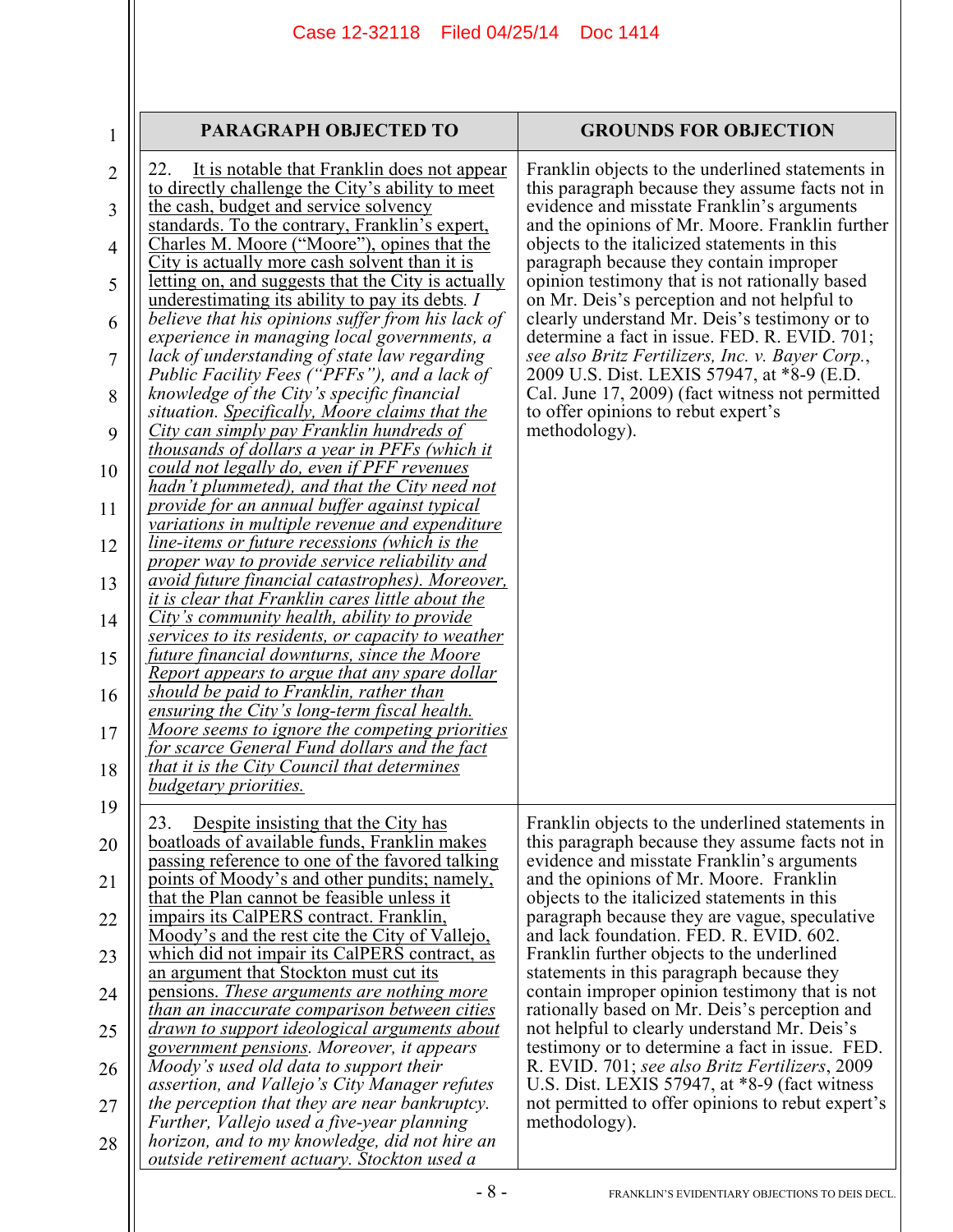| 1              | <b>PARAGRAPH OBJECTED TO</b>                                                                                                    | <b>GROUNDS FOR OBJECTION</b>                                                                   |
|----------------|---------------------------------------------------------------------------------------------------------------------------------|------------------------------------------------------------------------------------------------|
| $\overline{2}$ | prominent outside actuary and developed a<br>thirty-year planning horizon with more<br>conservative estimates than what CalPERS |                                                                                                |
| 3              | uses now. City leadership cannot manage                                                                                         |                                                                                                |
| 4              | based on an ideology, but instead must rely on<br>facts and the practical realities of the labor                                |                                                                                                |
| 5              | market. As Police Chief Eric Jones and I have<br>stated in prior declarations, if the City cut its                              |                                                                                                |
| 6              | pensions, it is extremely likely that it would<br>lose a large number of experienced police                                     |                                                                                                |
| 7              | officers and other public employees. Stockton<br>already lost 100 experienced officers during                                   |                                                                                                |
| 8              | the last exodus, and to lose any more would be<br>untenable. I believe the City would also risk                                 |                                                                                                |
| 9              | losing the senior managers that are tasked with<br>restoring the City to service solvency. Neither                              |                                                                                                |
| 10             | <b>Franklin nor its expert have offered any</b><br>feasible, cheaper alternative to the City's                                  |                                                                                                |
| 11             | CalPERS plan that would allow the City to<br>continue providing competitive pensions to its                                     |                                                                                                |
| 12             | employees and thereby retain its valued labor<br>force.                                                                         |                                                                                                |
| 13             | The Long-Range Financial Plan<br>24.                                                                                            | Franklin objects to the statements in this                                                     |
| 14             | ("LRFP") attached to the Disclosure Statement<br>demonstrates how the City will achieve cash                                    | paragraph because they contain improper<br>opinion testimony that is not rationally based      |
| 15             | and budget solvency under the Plan. The LRFP<br>is discussed in detail in the Direct Testimony                                  | on Mr. Deis's perception and not helpful to<br>clearly understand Mr. Deis's testimony or to   |
| 16             | Declaration Of Robert Leland In Support Of<br>Confirmation Of First Amended Plan For The                                        | determine a fact in issue. FED. R. EVID. 701;<br>see also Britz Fertilizers, 2009 U.S. Dist.   |
| 17             | Adjustment Of Debts Of City Of Stockton,<br>California (November 15, 2013) ("Leland                                             | LEXIS 57947, at $*8-9$ (fact witness not<br>permitted to offer opinions to rebut expert's      |
| 18             | DTD"), which is being submitted concurrently.<br>The LRFP's projections are appropriately                                       | methodology). Franklin objects to the<br>underlined statements in this paragraph because       |
| 19             | conservative, as the City cannot risk the<br>excessive optimism that caused it to collapse                                      | they assume facts not in evidence and misstate<br>Franklin's arguments and the opinions of Mr. |
| 20             | into bankruptcy in the first place. The Moore<br>Report suggests that estimated revenues in the                                 | Moore.                                                                                         |
| 21             | <b>LRFP</b> are too low by comparing Stockton's<br>forecasted increases to the previous 15 years.                               |                                                                                                |
| 22             | This is simply the wrong approach. It would be<br>foolhardy to predict that the next 15 years will                              |                                                                                                |
| 23             | mirror the last 15 years. Instead, the LRFP<br>accounts for what will likely continue to be a                                   |                                                                                                |
| 24             | slow economic recovery, as most economists<br>have predicted for the Central Valley. As a                                       |                                                                                                |
| 25             | long-time public servant, I can say with<br>certainty that a city never wants to get caught                                     |                                                                                                |
| 26             | short on revenues, because this would require a<br>commensurate cut in budgeted expenditures                                    |                                                                                                |
| 27             | within the same year. Otherwise, the city would<br>violate state law. Conversely, a city does not                               |                                                                                                |
| 28             | want to constantly "find money" at the end of<br>the year due to underestimating revenues.                                      |                                                                                                |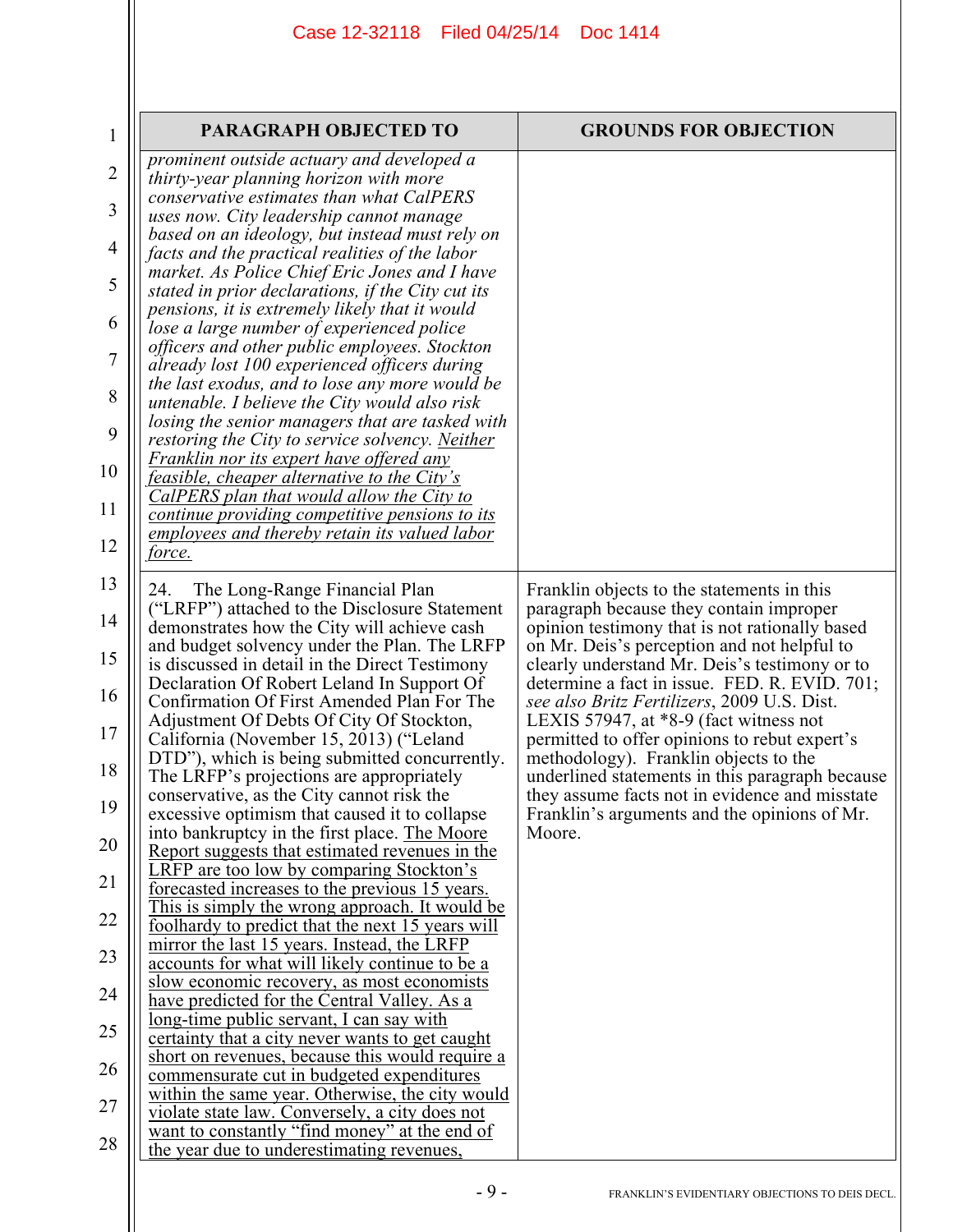|                                                                                  | Case 12-32118<br>Filed 04/25/14<br>Doc 1414                                                                                                                                                                                                                                                                                                                                                                                                                                                                                                                                                                                                                                                                                                                                                                                                                                                                                                                                                                                                                                                                                                                                                                                                                                                                                                                                       |                                                                                                                                                                                                                                                                                          |
|----------------------------------------------------------------------------------|-----------------------------------------------------------------------------------------------------------------------------------------------------------------------------------------------------------------------------------------------------------------------------------------------------------------------------------------------------------------------------------------------------------------------------------------------------------------------------------------------------------------------------------------------------------------------------------------------------------------------------------------------------------------------------------------------------------------------------------------------------------------------------------------------------------------------------------------------------------------------------------------------------------------------------------------------------------------------------------------------------------------------------------------------------------------------------------------------------------------------------------------------------------------------------------------------------------------------------------------------------------------------------------------------------------------------------------------------------------------------------------|------------------------------------------------------------------------------------------------------------------------------------------------------------------------------------------------------------------------------------------------------------------------------------------|
| 1                                                                                | PARAGRAPH OBJECTED TO                                                                                                                                                                                                                                                                                                                                                                                                                                                                                                                                                                                                                                                                                                                                                                                                                                                                                                                                                                                                                                                                                                                                                                                                                                                                                                                                                             | <b>GROUNDS FOR OBJECTION</b>                                                                                                                                                                                                                                                             |
| 2<br>3                                                                           | because it will lose credibility with labor<br>groups and other vested interest groups that are<br>constantly looking for financial support.                                                                                                                                                                                                                                                                                                                                                                                                                                                                                                                                                                                                                                                                                                                                                                                                                                                                                                                                                                                                                                                                                                                                                                                                                                      |                                                                                                                                                                                                                                                                                          |
| 4<br>5<br>6<br>7<br>8<br>9<br>10<br>11<br>12<br>13                               | The City also has made great strides in<br>26.<br>reducing expenditures and increasing<br>expenditure predictability. Whereas much of<br>the City's General Fund budget was on auto-<br>pilot upon my arrival (including, for instance,<br>long-term labor contracts with automatic wage<br>increases, mandatory staffing levels, complete<br>coverage of employee and retiree medical, and<br>growing "back loaded" debt payments), the<br>Plan provides the City with much more control<br>over its future expenditures. Labor contracts<br>are now short term, and almost all formulas for<br>automatic cost increases have been removed.<br>Through difficult negotiations, the City<br>eliminated a massive retiree health obligation,<br>and the City's contributions towards active<br>employee medical costs are now a fixed<br>stipend. All of these changes will help to<br>ensure that the City does not fall back into the<br>trap of ballooning costs.                                                                                                                                                                                                                                                                                                                                                                                                               | Franklin objects to the statements in this<br>paragraph because they contain improper<br>opinion testimony that is not rationally based<br>on Mr. Deis's perception and not helpful to<br>clearly understand Mr. Deis's testimony or to<br>determine a fact in issue. FED. R. EVID. 701. |
| 14<br>15<br>16<br>17<br>18<br>19<br>20<br>21<br>22<br>23<br>24<br>25<br>26<br>27 | 27.<br>The City has forecasted roughly 30 years<br>of costs. Granted, it is very difficult to project<br>costs that far out into the future; however, since<br>the renegotiated debt payments stretch that far<br>out, we believed that it was incumbent upon the<br>City to show that it can pay for these debts<br>when they come due. <u>I note that the City of</u><br><u>Vallejo looked at a five-year planning horizon,</u><br>and Detroit (Mr. Moore's client) is looking at a<br>ten-year period. What is most critical is that the<br>City has a model that shows the long-term<br>impacts of its decisions. Stockton has changed<br>its paradigm for discussing and disclosing the<br>impacts of City decisions. Our review of past<br>key financial commitments found inadequate<br>public disclosure and staff understanding of the<br>long-term cost implications of items like retiree<br>health and new labor contracts. The new value<br>system at the City is full disclosure and<br>evaluation of long-term financial impacts. The<br>governing body is well versed on many of<br>these components. As an added check, the<br>independent Council Audit Committee has<br>been reconstituted and reinvigorated with a<br>robust support contract with Moss Adams LLP,<br>a public accountancy firm is constantly ranked<br>in the top 15 in the nation for size. | Franklin objects to the underlined statements in<br>this paragraph because they lack foundation.<br>FED. R. EVID. 602.                                                                                                                                                                   |

### 28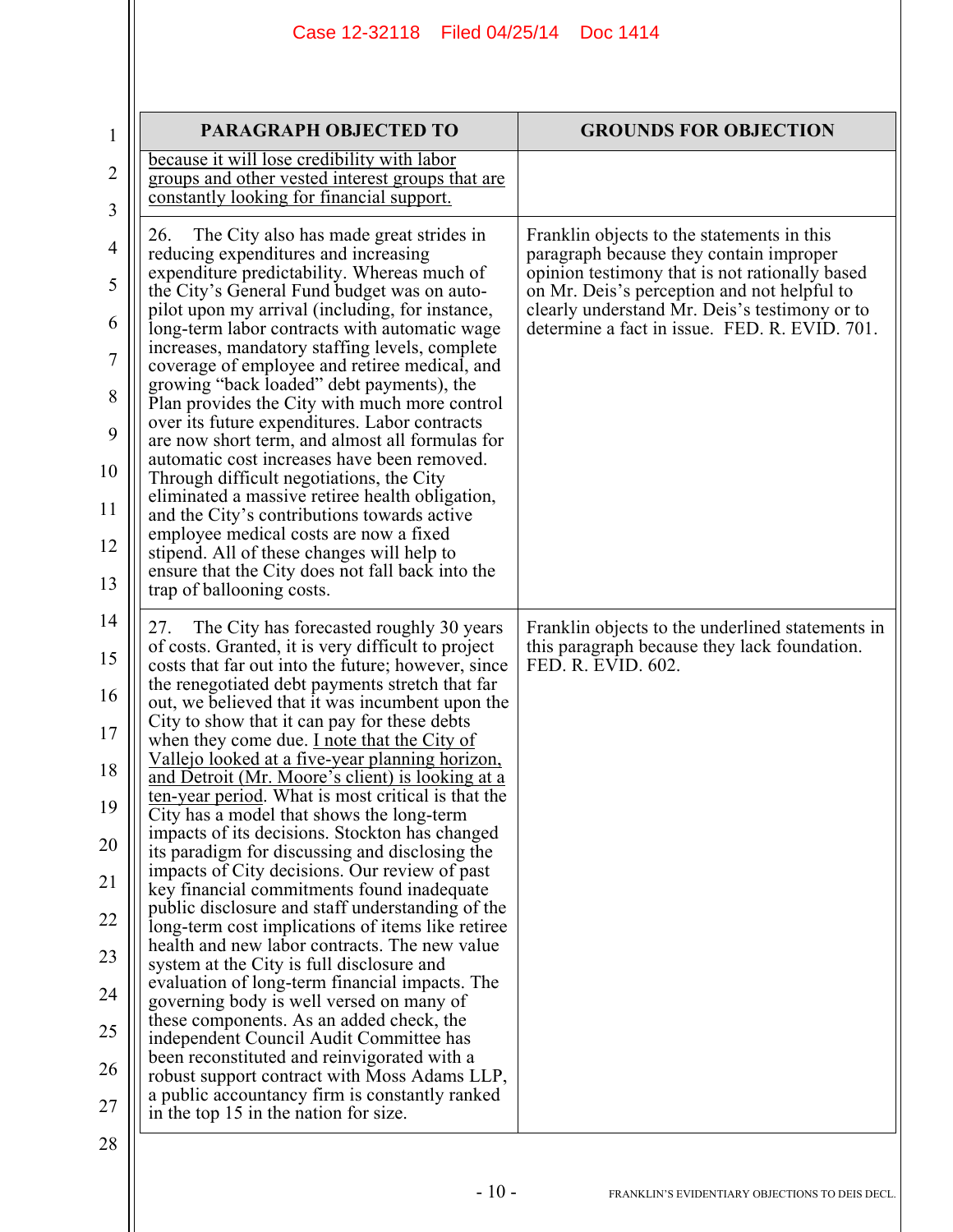| $\mathbf{1}$        | PARAGRAPH OBJECTED TO                                                                                                                                 | <b>GROUNDS FOR OBJECTION</b>                                                                                                             |
|---------------------|-------------------------------------------------------------------------------------------------------------------------------------------------------|------------------------------------------------------------------------------------------------------------------------------------------|
| $\overline{2}$<br>3 | 28.<br>The Moore Report also takes issue with<br>the City's provision in its LRFP for its<br>unrestricted fund balance to increase to                 | Franklin objects to the statements in this<br>paragraph because they assume facts not in<br>evidence and misstate Franklin's arguments   |
| 4                   | 16.67%, and for the City to maintain an annual<br>contingency of \$2 million. As described in                                                         | and the opinions of Mr. Moore. Franklin<br>further objects to the statements in this                                                     |
| 5                   | detail in the Leland DTD, both of these aspects<br>of the LRFP are critical to the City's long-term<br>fiscal stability. The 16.67% unrestricted fund | paragraph because they contain improper<br>opinion testimony that is not rationally based<br>on Mr. Deis's perception and not helpful to |
| 6                   | balance is recommended by the Government<br>Finance Officers Association, and will provide                                                            | clearly understand Mr. Deis's testimony or to<br>determine a fact in issue. FED. R. EVID. 701;                                           |
| $\overline{7}$      | a buffer for the City in typical economic cycles.<br>Moreover, it must be noted that over the next                                                    | see also Britz Fertilizers, 2009 U.S. Dist.<br>LEXIS 57947, at $*8-9$ (fact witness not                                                  |
| 8                   | decade, the unrestricted fund balance will<br>remain low, and will not reach its target for                                                           | permitted to offer opinions to rebut expert's<br>methodology).                                                                           |
| 9                   | several decades. The \$2 million annual<br>contingency is also critical. It is also important                                                         |                                                                                                                                          |
| 10                  | to understand that every year, the City must<br>forecast approximately \$160 million in                                                               |                                                                                                                                          |
| 11                  | revenues and roughly another \$160 million in<br>expenditures. To cushion against the potential                                                       |                                                                                                                                          |
| 12                  | impact of deviations in these projections, the<br>City is setting aside only \$2 million. If staff                                                    |                                                                                                                                          |
| 13                  | was short just 1 percent in revenues and 1<br>percent over in expenditures in a given year                                                            |                                                                                                                                          |
| 14                  | (totaling \$3.2 million), the annual contingency<br>will be more than consumed. Moreover, the                                                         |                                                                                                                                          |
| 15                  | LRFP maintains a \$2 million annual<br>contingency well into future years, when                                                                       |                                                                                                                                          |
| 16                  | annual budgets are expected to increase to \$300<br>million, at which time the contingency will                                                       |                                                                                                                                          |
| 17                  | account for less than 1 percent of the budget.<br>Contrary to Moore's contention, this is a very                                                      |                                                                                                                                          |
| 18                  | small cushion to address surprises throughout<br>the year. When planning a General Fund                                                               |                                                                                                                                          |
| 19                  | budget over multiple years, city governments<br>must set aside funds $-$ in the form of                                                               |                                                                                                                                          |
| 20                  | unrestricted fund balances, annual<br>contingencies, or other mechanisms – to protect                                                                 |                                                                                                                                          |
| 21                  | against unexpected, and often catastrophic,<br>events, such as uninsured lawsuits, floods,                                                            |                                                                                                                                          |
| 22                  | economic crashes, etc. The City's inclusion of<br>these items in its LRFP is good business.                                                           |                                                                                                                                          |
| 23                  | 29.<br>While the City has limited control over                                                                                                        | Franklin objects to the statements in this                                                                                               |
| 24                  | its CalPERS obligation, the simple fact is that<br>the City cannot simply cut and run from the                                                        | paragraph because they contain improper<br>opinion testimony that is not rationally based                                                |
| 25                  | CalPERS program. Ninety-nine percent of<br>government employees in California are in the                                                              | on Mr. Deis's perception and not helpful to<br>clearly understand Mr. Deis's testimony or to                                             |
| 26                  | <u>CalPERS program or something very similar</u> .<br>Thus, CalPERS is the market standard. No                                                        | determine a fact in issue. FED. R. EVID. 701;<br>see also Britz Fertilizers, 2009 U.S. Dist.                                             |
| 27                  | viable, less-expensive alternative exists.<br>However, while the City cannot cut its                                                                  | LEXIS 57947, at $*8-9$ (fact witness not<br>permitted to offer opinions to rebut expert's                                                |
| 28                  | CalPERS contract directly without risking the<br>loss of essential personnel, the City has                                                            | methodology). Franklin objects to the<br>underlined statements in this paragraph because                                                 |
|                     |                                                                                                                                                       |                                                                                                                                          |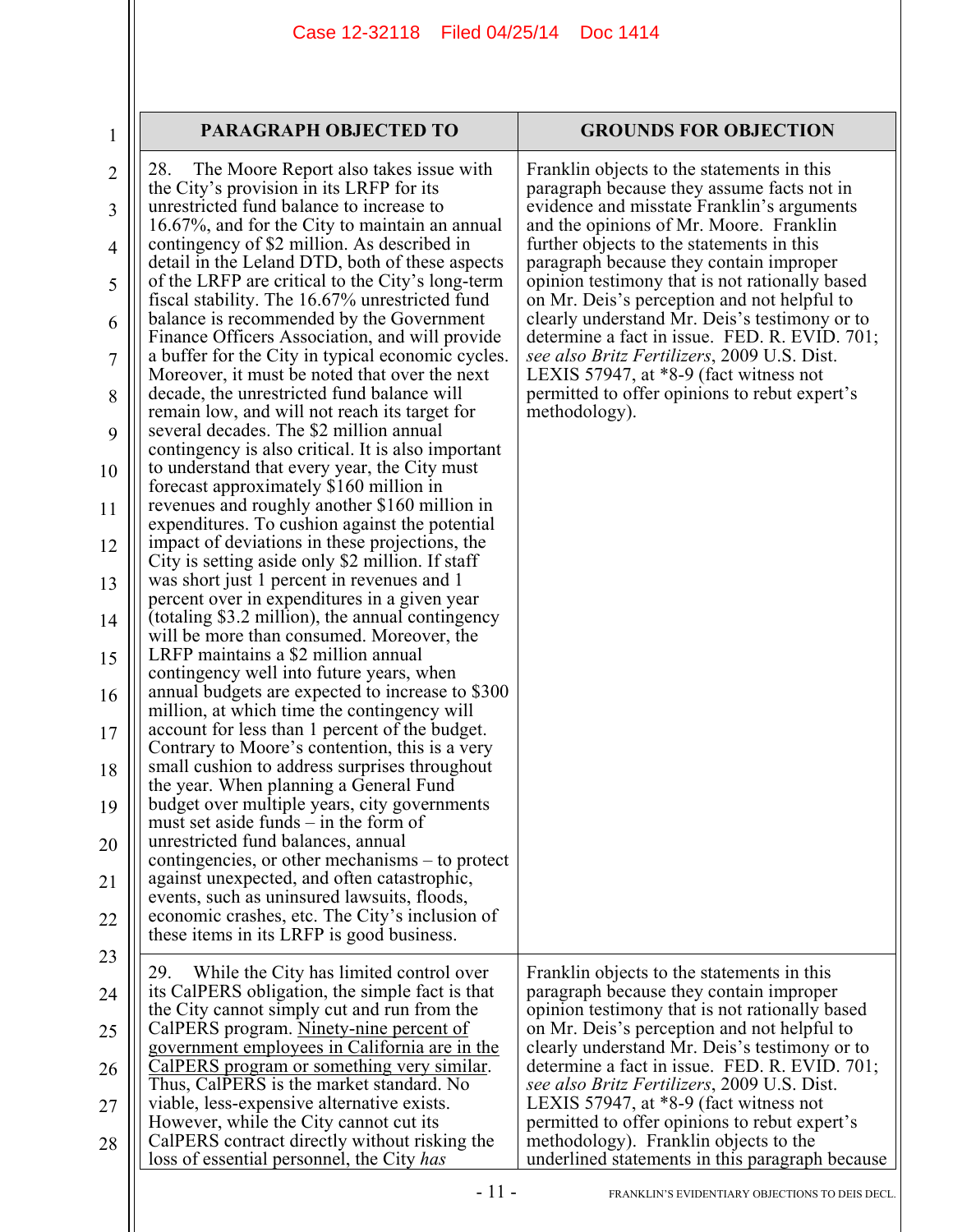| $\mathbf{1}$   | <b>PARAGRAPH OBJECTED TO</b>                                                                                                                       | <b>GROUNDS FOR OBJECTION</b>                                                                                                                                                                           |  |  |  |
|----------------|----------------------------------------------------------------------------------------------------------------------------------------------------|--------------------------------------------------------------------------------------------------------------------------------------------------------------------------------------------------------|--|--|--|
| 2              | lowered its pension obligations indirectly, by<br>aggressively reducing employee compensation<br>by 7-23% depending on the position. Factoring     | they are vague and lack foundation. FED. R.<br><b>EVID. 602</b>                                                                                                                                        |  |  |  |
| 3              | in reduced benefits, some employees, such as<br>police, have lost as much as 30% of their take                                                     |                                                                                                                                                                                                        |  |  |  |
| 4<br>5         | home pay. These compensation reductions<br>were, and continue to be, a severe burden on<br>City employees.                                         |                                                                                                                                                                                                        |  |  |  |
| 6              | 30.<br>These reductions already have led to the                                                                                                    | Franklin objects to the statements in this                                                                                                                                                             |  |  |  |
| $\overline{7}$ | departure of a large number of police officers,<br>who either retired early or left for positions in                                               | paragraph because they contain improper<br>opinion testimony that is not rationally based                                                                                                              |  |  |  |
| 8              | other cities. If the City were to impair its<br>CalPERS contract on top of all of the other<br>compensation benefits already imposed on its        | on Mr. Deis's perception and not helpful to<br>clearly understand Mr. Deis's testimony or to<br>determine a fact in issue. FED. R. EVID. 701;                                                          |  |  |  |
| 9<br>10        | employees, more employees will leave. This is<br>simply not a viable option given the City's                                                       | see also Britz Fertilizers, 2009 U.S. Dist.<br>LEXIS 57947, at $*8-9$ (fact witness not                                                                                                                |  |  |  |
| 11             | existing difficulty in recruiting and retaining<br>qualified employees, and in particular its<br>difficulty in maintaining an adequate and         | permitted to offer opinions to rebut expert's<br>methodology). Franklin objects to the<br>underlined statements in this paragraph because<br>they are vague and lack foundation. FED. R.<br>EVID. 602. |  |  |  |
| 12             | experienced police force in light of continued<br>crime and public safety issues. The standards                                                    |                                                                                                                                                                                                        |  |  |  |
| 13             | for police officers are very high in California.<br>The labor market for police officers is very                                                   |                                                                                                                                                                                                        |  |  |  |
| 14             | competitive amongst California cities. There<br>are typically 100 applicants for every officer                                                     |                                                                                                                                                                                                        |  |  |  |
| 15             | who makes it through the rigorous testing<br>process.                                                                                              |                                                                                                                                                                                                        |  |  |  |
| 16             | It should not be ignored that impairing<br>31.<br>CalPERS would cause the immediate reduction                                                      | Franklin objects to the statements in this<br>paragraph because they contain improper                                                                                                                  |  |  |  |
| 17<br>18       | of benefits to current and future retirees by the<br>unpaid shortfall. This would leave many of the                                                | opinion testimony that is not rationally based<br>on Mr. Deis's perception and not helpful to                                                                                                          |  |  |  |
| 19             | <u>City's retirees living below the poverty line</u> .<br>Moreover, it would make Stockton extremely                                               | clearly understand Mr. Deis's testimony or to<br>determine a fact in issue. FED, R. EVID, 701:                                                                                                         |  |  |  |
| 20             | unattractive to prospective employees.                                                                                                             | see also Britz Fertilizers, 2009 U.S. Dist.<br>LEXIS 57947, at $*8-9$ (fact witness not<br>permitted to offer opinions to rebut expert's                                                               |  |  |  |
| 21             |                                                                                                                                                    | methodology). Franklin objects to the<br>underlined statements in this paragraph because                                                                                                               |  |  |  |
| 22             |                                                                                                                                                    | they are vague and lack foundation. FED. R.<br>EVID. 602.                                                                                                                                              |  |  |  |
| 23             | The City believes that current and future<br>32.                                                                                                   | Franklin objects to the statements in this                                                                                                                                                             |  |  |  |
| 24             | retirees have paid their fair share of the City's<br>restructuring. It just wasn't in the way the                                                  | paragraph because they contain improper<br>opinion testimony that is not rationally based                                                                                                              |  |  |  |
| 25             | pundits wanted or expected. Those retirees<br>without City paid medical insurance are                                                              | on Mr. Deis's perception and not helpful to<br>clearly understand Mr. Deis's testimony or to                                                                                                           |  |  |  |
| 26             | receiving an average pension of \$24,000. Given<br>California's high cost of living, the City felt<br>this was a modest amount, and did not change | determine a fact in issue. FED. R. EVID. 701;<br>see also Britz Fertilizers, 2009 U.S. Dist.<br>LEXIS 57947, at $*8-9$ (fact witness not                                                               |  |  |  |
| 27             | their benefits. However, retirees that benefitted<br>from enhanced retirement benefits, including                                                  | permitted to offer opinions to rebut expert's<br>methodology). Franklin objects to underlined                                                                                                          |  |  |  |
| 28             | City paid retiree medical benefits, received a                                                                                                     | the statements in this paragraph because they                                                                                                                                                          |  |  |  |
|                |                                                                                                                                                    |                                                                                                                                                                                                        |  |  |  |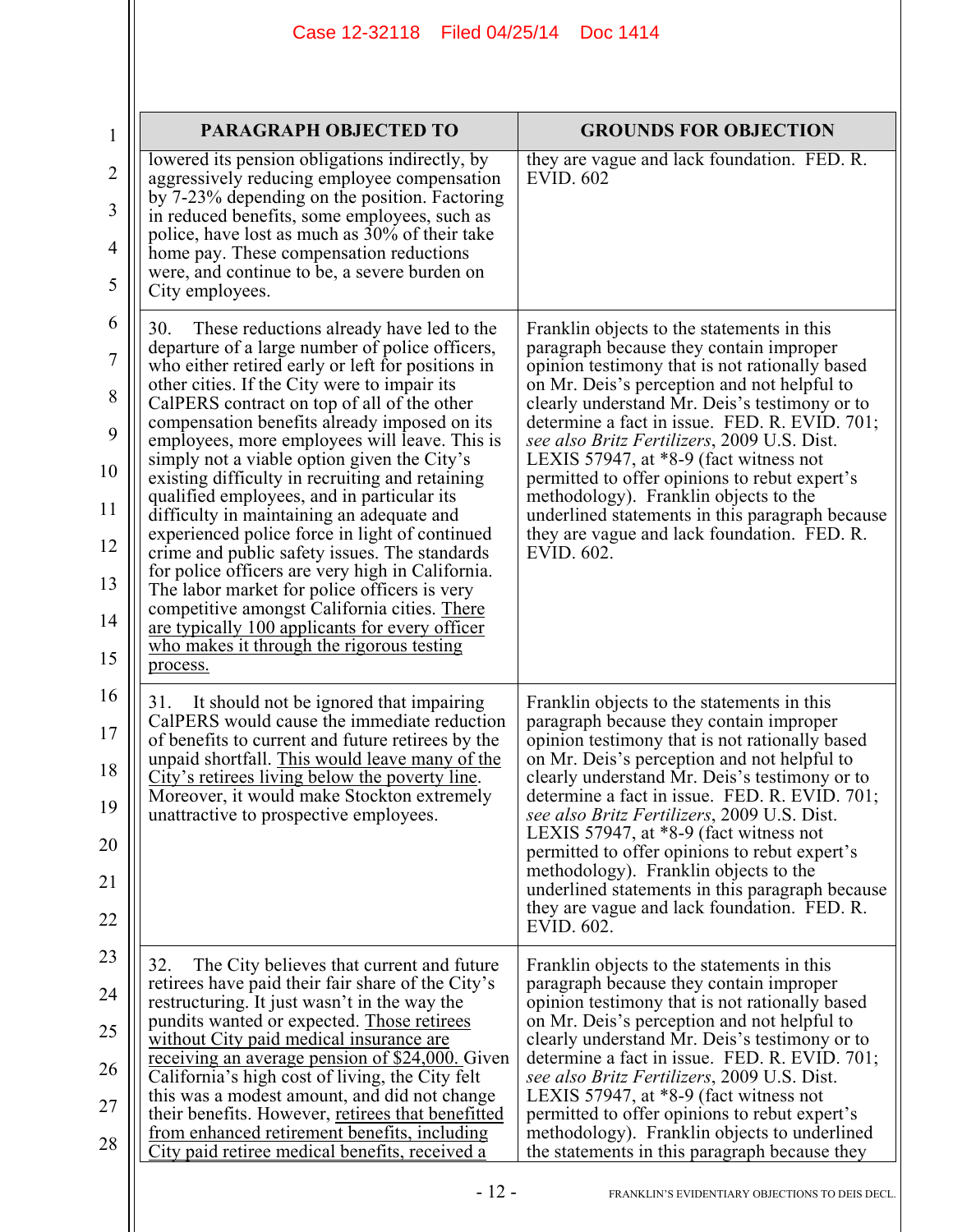| <b>GROUNDS FOR OBJECTION</b>                                                                                                                                                                                                                                                                                                                                                                                                                                                                                                                                                                                 |  |  |  |
|--------------------------------------------------------------------------------------------------------------------------------------------------------------------------------------------------------------------------------------------------------------------------------------------------------------------------------------------------------------------------------------------------------------------------------------------------------------------------------------------------------------------------------------------------------------------------------------------------------------|--|--|--|
| are vague, speculative and lack foundation.<br>FED. R. EVID. 602.                                                                                                                                                                                                                                                                                                                                                                                                                                                                                                                                            |  |  |  |
| Franklin objects to the statements in this<br>paragraph because they contain improper<br>opinion testimony that is not rationally based<br>on Mr. Deis's perception and not helpful to<br>clearly understand Mr. Deis's testimony or to<br>determine a fact in issue. FED. R. EVID. 701;<br>see also Britz Fertilizers, 2009 U.S. Dist.<br>LEXIS 57947, at $*8-9$ (fact witness not<br>permitted to offer opinions to rebut expert's<br>methodology).                                                                                                                                                        |  |  |  |
| Franklin objects to the statements in this<br>paragraph because they contain improper<br>opinion testimony that is not rationally based<br>on Mr. Deis's perception and not helpful to<br>clearly understand Mr. Deis's testimony or to<br>determine a fact in issue, FED. R. EVID. 701.                                                                                                                                                                                                                                                                                                                     |  |  |  |
| Franklin objects to the statements in this<br>paragraph because they contain improper<br>opinion testimony that is not rationally based<br>on Mr. Deis's perception and not helpful to<br>clearly understand Mr. Deis's testimony or to<br>determine a fact in issue. FED. R. EVID. 701;<br>see also Britz Fertilizers, 2009 U.S. Dist.<br>LEXIS 57947, at $*8-9$ (fact witness not<br>permitted to offer opinions to rebut expert's<br>methodology). Franklin further objects to the<br>underlined statements in this paragraph because<br>they are improper legal conclusions. FED. R.<br><b>EVID. 701</b> |  |  |  |
| reductions in pay, which by Council policy will<br>account, employees hired after January 1, 2013,<br>the LRFP. I would not have approved the initial                                                                                                                                                                                                                                                                                                                                                                                                                                                        |  |  |  |